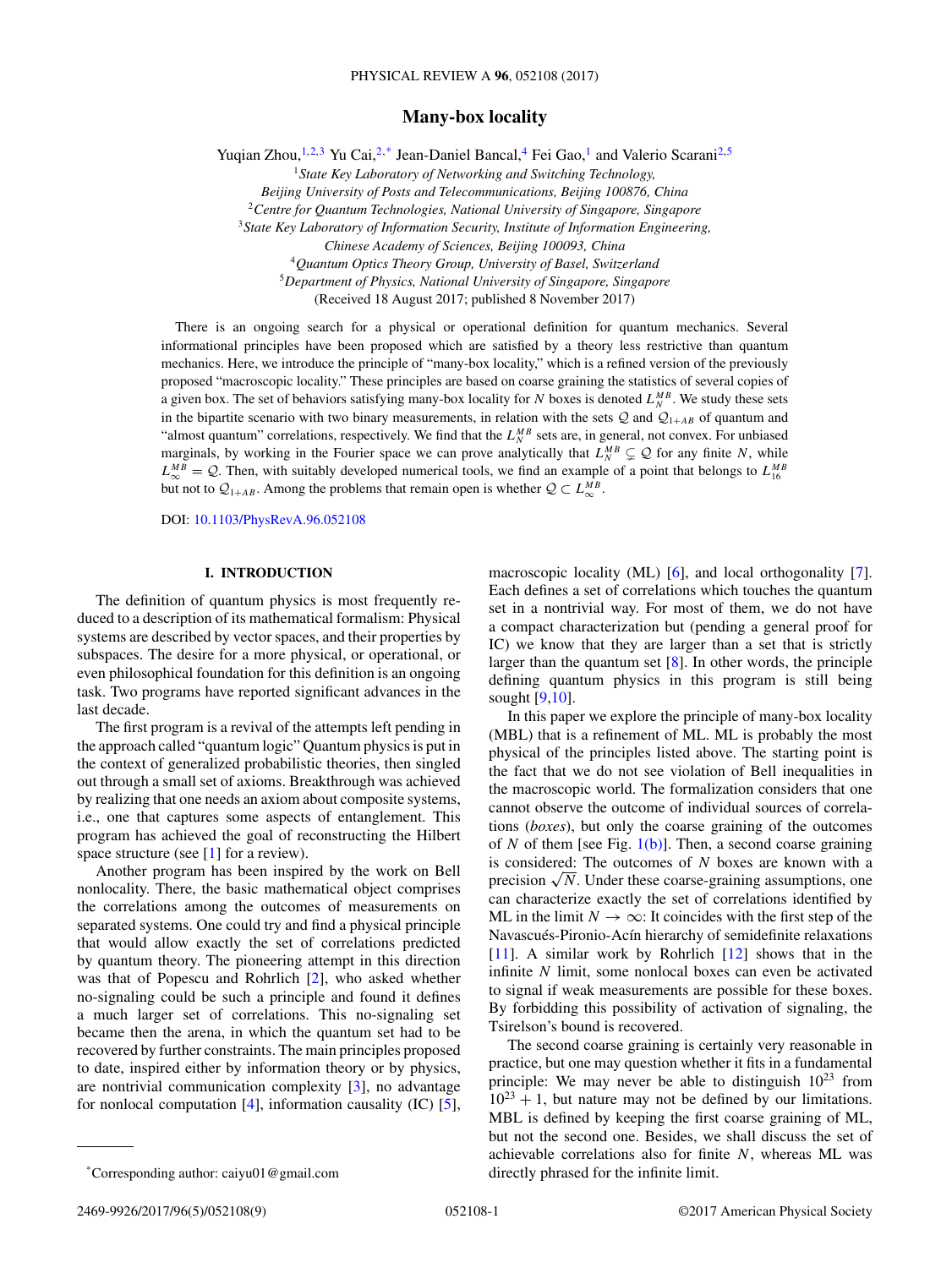<span id="page-1-0"></span>

FIG. 1. Comparison between the usual Bell scenario and the many-box scenario. (a) The usual Bell scenario. We called this a "box." (b) The many-box scenario. An "*N*-box" is formed by combining *N* boxes together in a particular way: All individual boxes are identical and independent, the same setting is provided to each box, and the outcome of each box is cumulated to produce the outcome of the many box; i.e.,  $A = \sum_i a_i$ ,  $B = \sum_i b_i$ .

#### **II. PRELIMINARY NOTIONS**

In this section, we first introduce the Bell scenario. Then three sets of correlations of interest will be introduced: the no-signaling set  $\mathcal{N}\mathcal{S}$ , the quantum set  $\mathcal{Q}$ , the local set  $\mathcal{L}$ , as well as Bell inequalities. For simplicity, we introduce these notions in bipartite scenarios, but these can be generalized to any general Bell scenarios including multipartite ones.

#### **A. Bell scenario and behaviors**

Consider two parties Alice and Bob at distinct locations. Each has a measurement device, which shall be treated as a black box with the input  $x \in \mathcal{X} = \{1, 2, ..., M_A\}$  and  $y \in \mathcal{Y} =$  $\{1, 2, \ldots, M_B\}$  and the output  $a \in A = \{1, 2, \ldots, m_A\}$  and  $b \in A$  $B = \{1, 2, \ldots, m_B\}$ , for Alice and Bob, respectively. We refer to this as the  $(M_A, M_B, m_A, m_B)$  *Bell scenario.* 

In each run of the experiment, each party chooses a input at random and obtains an outcome. After repeating the experiment sufficiently many times, one can reconstruct the

family of  $M_A \times M_B$  probability distributions,

$$
\mathcal{P}_{\mathcal{X},\mathcal{Y}} = \{ P(a,b|x,y), a \in \mathcal{A}, b \in \mathcal{B} \}_{x \in \mathcal{X}, y \in \mathcal{Y}},
$$

with  $P(a,b|x,y) \ge 0$  for all  $a,b,x,y$  and  $\sum_{a,b} P(a,b|x,y) = 1$ for all *x*, *y*. It has become customary to refer to the  $\mathcal{P}_{\mathcal{X},\mathcal{Y}}$  as to a *behavior*. For the purpose of this paper, we need to define three sets of behaviors: no-signaling  $(\mathcal{NS})$ , quantum  $(\mathcal{Q})$ , and local  $(\mathcal{L})$ . They are strictly included into one another according to  $\mathcal{L} \subsetneq \mathcal{Q} \subsetneq \mathcal{N} \mathcal{S}$ . In this paper, we will be focusing on  $(2,2,d,d)$ scenarios, though the notions in this section apply to any Bell scenarios.

#### **B. The no-signaling set**

A behavior  $P$  is said to be no-signaling (NS) if it satisfies

$$
\sum_{b \in B} P(a,b|x,y) \equiv P(a|x,y) = P(a|x),
$$
  

$$
\sum_{a \in A} P(a,b|x,y) \equiv P(b|x,y) = P(b|y),
$$
 (1)

for all  $x, y$ . The set of no-signaling behaviors  $\mathcal{N} \mathcal{S}$  is defined by a finite number of linear constraints, namely the positivity  $\sum_{a,b} P(a,b|x,y) = 1$ , and the no-signaling constraints (1). constraints  $0 \leq P(a,b|x,y) \leq 1$ , the normalization constraints Because of this, it has a compact characterization: It is a *polytope*, i.e., a convex set with finitely many extremal points.

Let us represent no-signaling behaviors in the (2*,*2*,d,d*) Bell scenario in the Collins-Gisin form [\[13\]](#page-8-0),

$$
\mathcal{P}_{\mathcal{X},\mathcal{Y}} := \left( \frac{1}{\frac{P(a|x=0)}{P(a|x=0)} \frac{P(b|y=0)}{P(a,b|0,0)} \frac{P(b|y=1)}{P(a,b|1,0)} \right),\,
$$

where *a,b* ∈ {0*,*1*, . . . ,d* − 2}. Notice that a (2*,*2*,d,d*) nosignaling behavior is fully specified by  $4d(d-1)$  numbers, whereas a generic behavior in the same scenario would require  $4(d^2 - 1)$  numbers.

## **C. The quantum set**

For a given bipartite Bell scenario, the *quantum set* Q of behaviors is the set of all the  $\mathcal{P}_{\mathcal{X},\mathcal{Y}}$  that can be obtained with quantum theory. That is,  $\mathcal{P}_{\mathcal{X},\mathcal{Y}} \in \mathcal{Q}$  if there exist a quantum state  $|\psi\rangle$  and two sets of measurement operators  $\{E_A^{a|x}, a \in A\}$  $A, x \in \mathcal{X}$  and  $\{E_B^{b|y}, b \in \mathcal{B}, y \in \mathcal{Y}\}$ , such that  $[E_A^{a|x}, E_B^{b|y}] = 0$ ,  $\sum_{a} E_A^{a|x} = \mathbb{I}, \sum_{b} E_B^{b|y} = \mathbb{I}, \text{ and}$ 

$$
P(a,b|x,y) = \langle \psi | E_A^{a|x} E_B^{b|y} | \psi \rangle \tag{2}
$$

for all *a,b,x,y*. Notice that, since no restriction is made on the dimension of the Hilbert space, the state can be taken to be pure and the measurement operators projective.

The quantum set is convex but not a polytope. So far, no compact characterization of the quantum set is known. In this paper, we shall use the hierarchy of semidefinite programs proposed by Navascués-Pironio-Acín (NPA) [\[11\]](#page-8-0) as an outer approximation of Q. Each level *j* of the hierarchy defines a set of behaviors larger than the quantum set, such that  $Q_{i+1} \subseteq Q_i$ ; the hierarchy converges to the quantum set, i.e.,  $Q_{j\rightarrow\infty} = Q$ .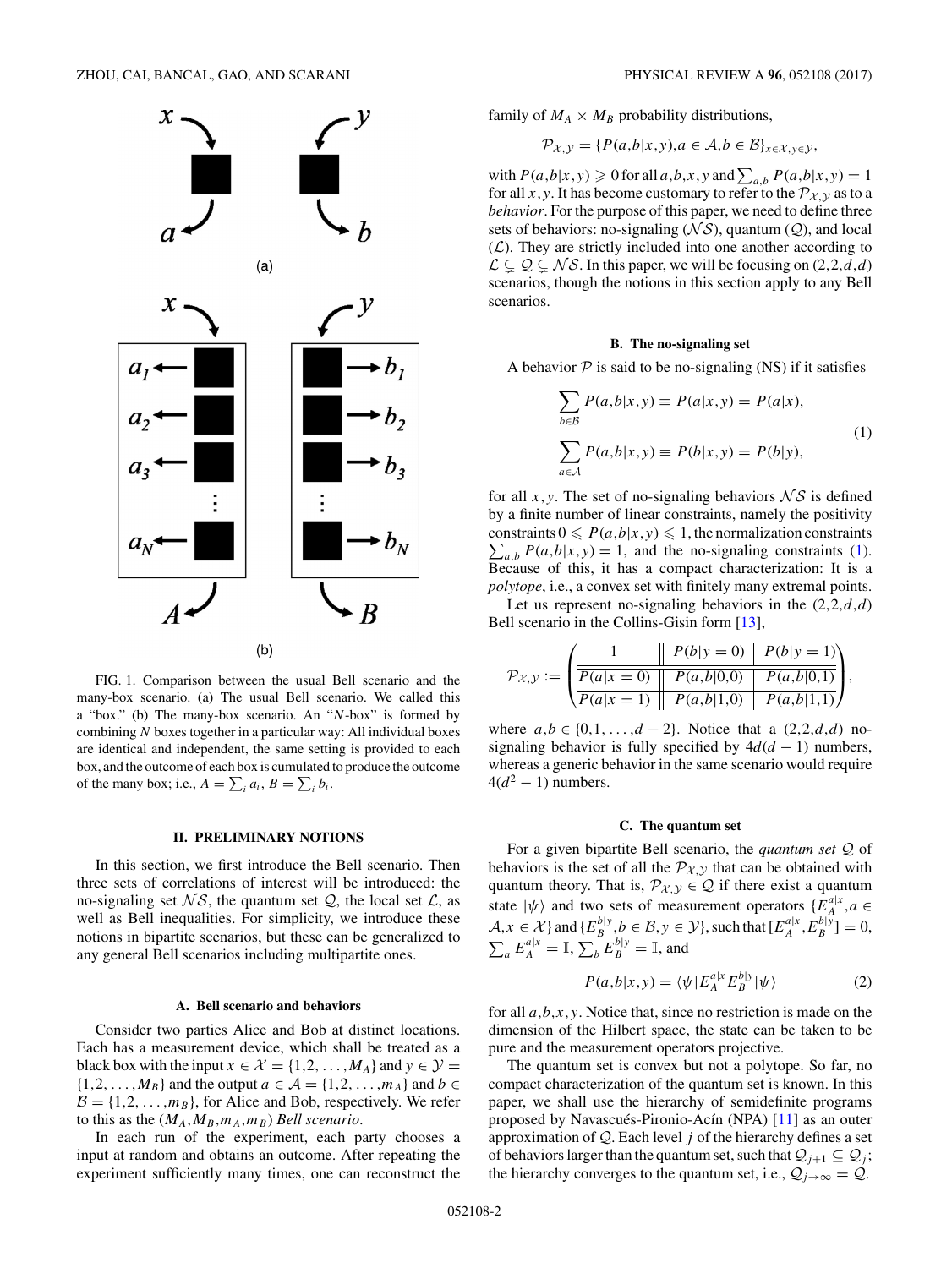## **D. The local set**

<span id="page-2-0"></span>A local deterministic behavior is one in which the outputs *a* and *b* are determined by the inputs *x* and *y*, respectively:

$$
P_{LD}(a,b|x,y) = \delta_{a=f_i(x)} \delta_{b=f_j(y)}.
$$
\n(3)

There are  $m_A^M m_B^M$  local deterministic behaviors. As an example that will be used later, in the (2*,*2*,*2*,*2) scenario, the behavior corresponding to deterministically outputting  $a = 1$ and  $b = 1$  for both inputs is represented by

$$
\mathcal{P}_{LD_1} = \left( \begin{array}{ccc|ccc} 1 & 0 & 0 & 0 \\ \hline 0 & 0 & 0 & 0 \\ \hline 0 & 0 & 0 & 0 \end{array} \right). \tag{4}
$$

A behavior  $P$  is said to be local if and only if it can be described as a *convex combination of local deterministic behaviors*,

$$
\mathcal{P} = \sum_{i} c_i \mathcal{P}_{LD_i},\tag{5}
$$

where  $c_i \geq 0$ ,  $\sum_i c_i = 1$ . Thus, the local set  $\mathcal L$  is also a polytope, with the local deterministic behaviors as extremal points.

The local polytope shares some facets with  $\mathcal{N} \mathcal{S}$ , defined by the positivity, normalization and no-signaling constraints. Its proper facets are *Bell inequalities C*,

$$
C \cdot \mathcal{P} \equiv \sum_{a,b,x,y} C(a,b,x,y) P(a,b|x,y) \leqslant V,\tag{6}
$$

where *V* is called the local value. In other words, a behavior is local if and only if none of the Bell inequalities is violated. To test whether a given point is local, it is not necessary to list all the Bell inequalities explicitly for that scenario. Rather, one can solve the linear program

maximize 
$$
v
$$
,  
\nsubject to  $\mathcal{P}(v) = v\mathcal{P} + (1 - v)\mathcal{P}_{mix}$ ,  
\n
$$
\mathcal{P}(v) = \sum_{i} t_i \mathcal{P}_{LD_i},
$$
\n
$$
t_i \geq 0, \sum_{i} t_i = 1,
$$
\n(7)

where  $\mathcal{P}_{\text{mix}}(a,b|x,y) = 1/d^2, \forall a,b,x,y$ , is the maximally mixed distribution. We call the returned value  $v_{\text{max}}$  the local parameter. The behavior  $P$  is local if  $v_{\text{max}} \geq 1$ , nonlocal if  $v_{\text{max}} < 1$ . As a by-product of this optimization, a certificate is provided in either case. If the test distribution is local, it will return us a valid decomposition in terms of local deterministic points. Otherwise, it will return a Bell inequality that is violated by the test distribution as a consequence of Farkas' lemma [\[14\]](#page-8-0).

## **III. MANY-BOX LOCALITY: DEFINITION AND TOOLS**

In this section, we first introduce the notion of many-box coarse graining and MBL. Second, we introduce the tool of Fourier transform that would be useful for this study.

#### **A. Definition of many-box locality**

Here, for simplicity, we will define many-box locality in the (2*,*2*,*2*,*2) scenario, though it can be generalized to any Bell scenario, including multipartite ones. Consider *N* identical  $(2,2,2,2)$  boxes, each described by  $\mathcal{P}(a,b|x,y)$ . In any run, all the boxes take the same inputs  $x$  and  $y$ , but each produces independently the output  $a_i, b_i \in \{0, 1\}, i = 1, \ldots, N$ . Besides, we do not keep all the information on the output, but just the locally coarse-grained variables  $A = \sum_i a_i$  and  $B = \sum_i b_i$ . By construction,  $A \in \{0, 1, \ldots, N\}$  and  $B \in \{0, 1, \ldots, N\}$ . In other words, the coarse-grained variables define a  $(2,2,N +$  $1, N + 1$ ) scenario.

The behavior of these variables will be denoted by  $\mathcal{P}^{*N}$ , called the *N-box coarse graining of* P. It is not difficult to write the explicit form of  $\mathcal{P}^{*N}$  given  $P(a,b|x,y)$ ,

$$
P^{*N}(A,B|x,y) = \sum_{k=0}^{N} \binom{N}{A-k, B-k, k, N-A-B+k}
$$

$$
\times P(00|x,y)^{N-A-B+k} P(01|x,y)^{B-k}
$$

$$
\times P(10|x,y)^{A-k} P(11|x,y)^{k}, \tag{8}
$$

where  $\binom{N}{n_1, n_2, n_3, n_4} = \frac{N!}{n_1! n_2! n_3! n_4!}$ . In particular, the marginals are given by

$$
P^{*N}(A|x) = {N \choose A} P(a=1|x)^A P(a=0|x)^{N-A},
$$
  

$$
P^{*N}(B|y) = {N \choose B} P(b=1|x)^B P(b=0|x)^{N-B}.
$$

We introduce the notion of MBL sets.

*Definition 1.* A behavior  $P$  is said to be *N*-box local  $(P \in L_N^{MB})$  if  $\mathcal{P}^{*N}$  is local in the  $(2,2,N+1,N+1)$  scenario. Notice that the sets  $L_N^{MB}$  are defined in the original scenario (2*,*2*,*2*,*2).

By construction, the coarse-graining procedure obeys the composition rule

$$
\mathcal{P}^{*(N_1+N_2)} = \mathcal{P}^{*N_1} * \mathcal{P}^{*N_2}.
$$
 (9)

From it, one can straightforwardly prove the following inclusion relations.

*Proposition 1.* If  $P \in \bigcap_j L_{N_j}^{MB}$ , then  $P \in L_{N(\vec{q})}^{MB}$ , with  $N(\vec{q}) = \sum_{j} q_{j} N_{j}$ , for all  $\vec{q} = (q_{1}, q_{2}, \ldots)$ , with  $q_{j} \in \mathbb{N}$ .

Indeed, local decompositions for both  $\mathcal{P}^{*N_1}$  and  $\mathcal{P}^{*N_2}$ directly define a local decomposition for  $\mathcal{P}^{*(N_1+N_2)}$ . As a corollary, if a probability distribution is both 2-box and 3-box local, then it is *N*-box local for any  $N \ge 2$ , since any *N* can be decomposed as a sum of multiples of two and three.

Beyond this proposition, we have not been able to find general properties for the  $L_N^{MB}$  sets. Properties that might have been conjectured, e.g., convexity or the inclusion  $L_N^{MB} \subseteq$  $L_{N+1}^{MB}$ , do not hold, as forthcoming counterexamples will demonstrate.

## **B. Fourier transform**

The coarse-grained behaviors <sup>P</sup><sup>∗</sup>*<sup>N</sup>* are obtained by *convolution* of *N* copies of P. This observation suggests studying the problem in its Fourier transformed version.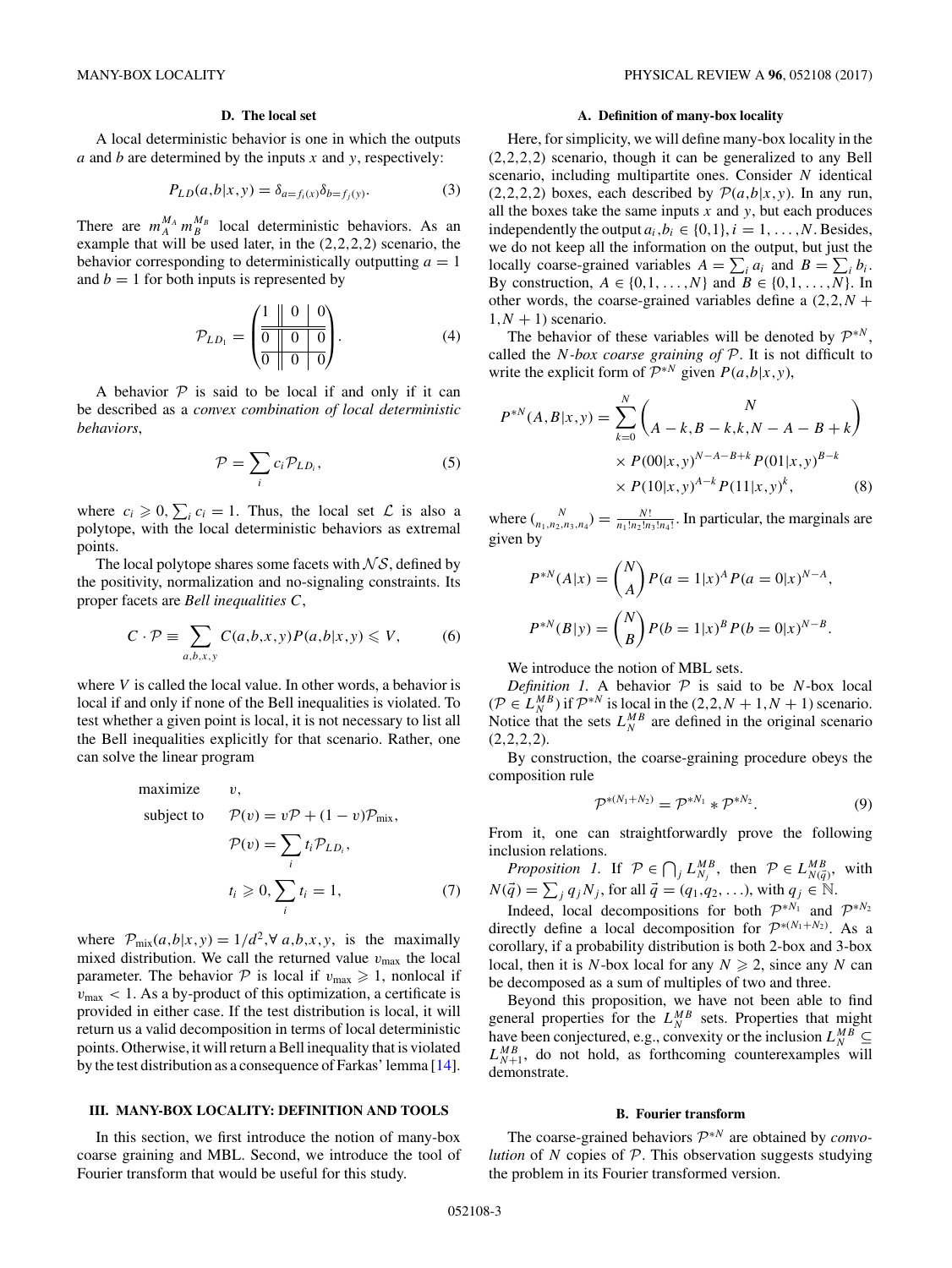<span id="page-3-0"></span>First, we define the Fourier transform of a behavior:

*Definition 2*. The Fourier transform of order *r*, where  $r \geqslant d$ , of a behavior P, denoted  $\mathcal{F}_r[\mathcal{P}]$ , is defined as

$$
\mathcal{F}_r[\mathcal{P}](k,l|x,y) = \tilde{P}_r(k,l|x,y)
$$

$$
:= \sum_{a,b=0}^{r-1} e^{\frac{2\pi i}{r}(ak+bl)} P(a,b|x,y),
$$

for any *x*, *y*, where  $k, l \in \{0, 1, \ldots, r - 1\}$ .

Similarly, we define the inverse Fourier transform of a Bell expression *C*:

*Definition 3.* The inverse Fourier transform of order *r*, where  $r \ge d$ , of a Bell expression *C*, denoted  $\mathcal{F}_r^{-1}[C]$ , is defined as

$$
\mathcal{F}_r^{-1}[C](k,l,x,y) = \tilde{C}_r(k,l,x,y)
$$

$$
:= \frac{1}{r^2} \sum_{a,b=0}^{r-1} e^{-\frac{2\pi i}{r}(ak+bl)} C(a,b,x,y),
$$

for any  $x, y \in \{0, 1\}$ , where  $k, l \in \{0, 1, \ldots, r - 1\}$ .

Note that the Fourier transform is only well behaved when  $r \geq d$ . So this is always assumed for the rest of the paper, and the subscript *r* is dropped for simplicity.

Due do the linearity of Fourier transform, Bell violation is preserved; that is,

$$
\mathcal{F}_r^{-1}[C]\cdot\mathcal{F}_r[\mathcal{P}] = \sum_{k,l,x,y} \tilde{C}_r(k,l,x,y)\tilde{P}_r(k,l|x,y)
$$

$$
= \sum_{a,b,x,y} C(a,b,x,y)P(a,b|x,y) = C\cdot\mathcal{P}.
$$
 (10)

Another property of the Fourier transform follows from the convolution theorem, applied repeatedly:

$$
\mathcal{F}_r[\mathcal{P}^{*N}] = (\mathcal{F}_r[\mathcal{P}])^N.
$$
 (11)

The *N*-box coarse graining manifests as raising to the *N*th power the Fourier transformed probability.

We can now analyze many-box locality in the Fourier transformed space.  $\mathcal{P}^{*N}$  is local if and only if it satisfies all the Bell inequalities in the  $(2,2,N+1,N+1)$  scenario,  $C_i \cdot \mathcal{P}^{*N} \leq V_i$ . By linearity and the convolution theorem, for the Fourier transformed probability, we have

$$
\tilde{C}_i \cdot \tilde{\mathcal{P}^{*N}} = \tilde{C}_i \cdot \tilde{\mathcal{P}}^N \leqslant V_i \tag{12}
$$

for all *i*. Note that each Bell inequality  $(C_i, V_i)$  defines an *N*th-degree polynomial inequality for single-box behavior P. Thus, on the boundary of  $L_N^{MB}$ , one or more such polynomial inequalities are saturated. We summarize this in the following.

*Proposition* 2. Let  $\mathcal{R}_i^N := \{ \mathcal{P} \mid \tilde{C}_i \cdot \tilde{P}^N \leq V_i \}$ . Then  $L_N^{MB} = \bigcap_{i \in I} \mathcal{R}_i^N$ , where  $\{(C_i, V_i)\}_{i \in I}$  is the set of all the Bell inequalities of the  $(2,2,N+1,N+1)$  scenario. Behaviors on the boundary of  $L_N^{MB}$  must saturate one or several Bell inequalities:

$$
\mathcal{P} \in bd(L_N^{MB}) \Rightarrow \exists i \in I, \quad \text{such that } \tilde{C}_i \cdot \tilde{\mathcal{P}}^N = V_i.
$$

This provides a systematic way to compute the boundary of  $L_N^{MB}$ . However, this is not tractable for large N due to the (at least) exponentially increasing number of Bell inequalities in the  $(2,2,N+1,N+1)$  scenario. The task is now to find

the relevant set of Bell inequalities that defines the border of the  $L_N^{MB}$  sets. As we will see in the following sections, in some cases we could guess the relevant set of Bell inequalities, hence characterizing the  $L_N^{MB}$  set; otherwise, any particular set of Bell inequalities will provide an upper bound to the  $L_N^{MB}$ set.

# **IV. RESULTS ON**  $L_N^{MB}$  **IN THE (2,2,2,2) SCENARIO**

Now we address explicitly the characterization of  $L_N^{MB}$  in the (2*,*2*,*2*,*2) Bell scenario. We start by plotting some of the  $L_N^{MB}$  in some slices, by solving the linear optimization [\(7\)](#page-2-0). These plots show that the shape of the sets and their inclusion is not trivial. Then we present one case in which the tool of Fourier transforms can be used to find the boundary of  $L_{\infty}^{MB}$ in a special slice. Finally, we discuss the relation between MBL and the sets  $Q_n$  of the NPA hierarchy, including  $Q_1$  that defines ML.

#### **A. Numerical plots**

To have a better understanding of these  $L_{N}^{MB}$  sets, in this section, we start with numerical plots of  $L_N^{MB}$  sets. We first show  $L_2^{MB}$  and  $L_3^{MB}$  in a three-dimensional slice of the  $\mathcal{N} \mathcal{S}$  polytope. Then, we show  $L_N^{MB}$  for  $N$  up to 10 in a two-dimensional slice.

The local polytope in the (2*,*2*,*2*,*2) scenario is characterized by its 16 extremal points,  $P_{LD_i}$ ,  $i = 1, 2, \dots, 16$ . Its nontrivial facets consists of eight Clauser-Horne-Shimony-Holt (CHSH) [\[15\]](#page-8-0) inequalities, for example,

$$
C_1 \equiv E_{00} + E_{01} + E_{10} - E_{11} \leq 2,
$$
  
\n
$$
C_2 \equiv -E_{00} + E_{01} + E_{10} + E_{11} \leq 2,
$$
\n(13)

where

$$
E_{xy} = P(a = b|x, y) - P(a \neq b|x, y).
$$

No-signaling probability distribution that violates each CHSH inequality to its algebraic maximum is known as a Popescu-Rohrlich box (PR box). For the two CHSHs mentioned above, we have the corresponding PR boxes,

$$
\mathcal{P}_{PR_1} = \left(\begin{array}{c|c|c} 1 & 1/2 & 1/2 \\ \hline 1/2 & 1/2 & 1/2 \\ \hline 1/2 & 1/2 & 0 \end{array}\right),\tag{14}
$$

and

$$
\mathcal{P}_{PR_2} = \begin{pmatrix} 1 & 1/2 & 1/2 \\ \frac{1}{2} & 0 & 1/2 \\ \frac{1}{2} & 1/2 & 1/2 \end{pmatrix} . \tag{15}
$$

We are going to parametrize the slice under consideration with  $\mathcal{P}_{PR_1}$ ,  $\mathcal{P}_{PR_2}$ ,  $\mathcal{P}_{LD_1}$ , and  $\mathcal{P}_{mix}$ :

$$
\mathcal{P}(\alpha,\beta,\gamma)
$$

$$
= \alpha \mathcal{P}_{PR_1} + \beta \mathcal{P}_{PR_2} + \gamma \mathcal{P}_{LD_1} + (1 - \alpha - \beta - \gamma) \mathcal{P}_{mix}
$$
  
= 
$$
\begin{pmatrix} 1 & (1 - \gamma)/2 & (1 - \gamma)/2 \\ \hline (1 - \gamma)/2 & (1 + \alpha - \beta - \gamma)/4 & (1 + \alpha + \beta - \gamma)/4 \\ (1 - \gamma)/2 & (1 + \alpha + \beta - \gamma)/4 & (1 - \alpha + \beta - \gamma)/4 \end{pmatrix}.
$$
(16)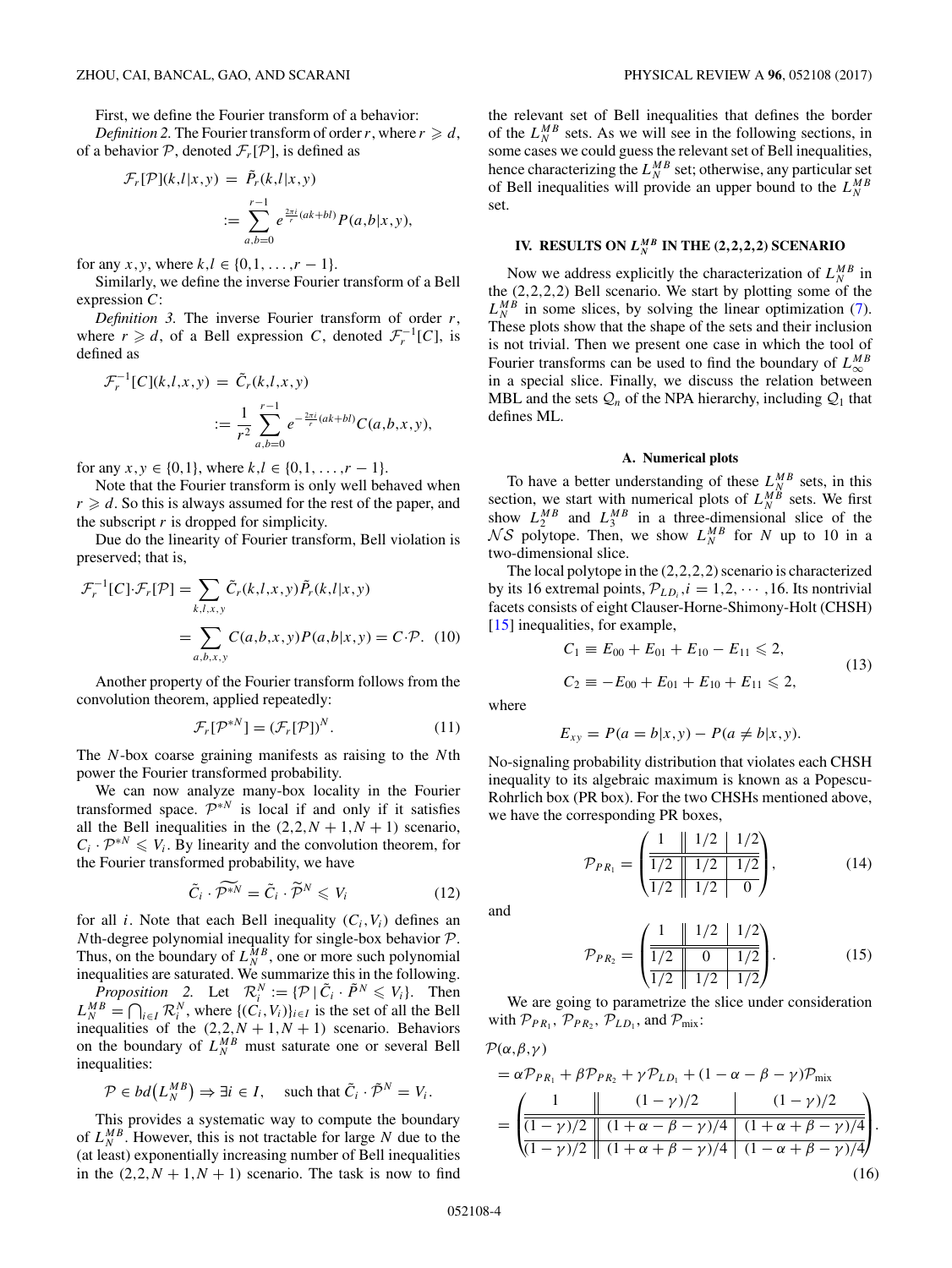<span id="page-4-0"></span>

FIG. 2. The  $L_1^{MB}$ ,  $L_2^{MB}$ , and  $L_3^{MB}$  in the no-signaling set. The region inside the dashed brown lines is the set  $L_1^{MB}$ , which is the local set. Here, the thick black, the blue with star markers, and the red lines are the boundary of  $Q$ ,  $L_2^{MB}$ , and  $L_3^{MB}$ , respectively.

Thanks to the symmetry of PR boxes, we only need to discuss the case where  $\alpha, \beta \geq 0$ . We first consider the region *γ*  $\ge$  0. The positivity constraint is given by  $\alpha + \beta + \gamma \leq 1$ . The local polytope is constrained by two CHSH inequalities,  $2\alpha + \gamma \leq 1$  and  $2\beta + \gamma \leq 1$ . The quantum set is well characterized for the planes  $\alpha = 0$ ,  $\beta = 0$ , and  $\gamma = 0$  by  $\sqrt{2}\beta + \gamma =$ 1,  $\sqrt{2}\alpha + \gamma = 1$ , and  $\alpha^2 + \beta^2 = 1/2$ , respectively (the first two by [\[16\]](#page-8-0), and the last is the well-known Tsirelson-Landau-Masanes arcsine inequality  $[17-19]$ ). We conjecture that in the region  $\alpha, \beta, \gamma > 0$ , the quantum set is given by

$$
\alpha^2 + \beta^2 \leq (1 - \gamma)^2 / 2. \tag{17}
$$

In Fig. 2,  $L_1^{MB}$ ,  $L_2^{MB}$ , and  $L_3^{MB}$  are plotted for the region  $\alpha, \beta, \gamma \geq 0$ , as well as  $\mathcal{N}, \mathcal{Q}$ , and  $\mathcal{L}$ . By definition,  $L_1^{MB}$  is simply the local set  $\mathcal{L}$ .  $L_2^{MB}$  and  $L_3^{MB}$  are obtained by solving the optimization [\(7\)](#page-2-0). We would like to highlight two qualitative features about these MBL sets. First,  $L_N^{MB}$  sets are not convex as we can see from the figure. Mathematically, it says that to show  $\mu \mathcal{P}_1 + (1 - \mu) \mathcal{P}_2 \in L_N^{MB}$ , knowing  $\mathcal{P}_1 \in L_N^{MB}$  and  $P_2 \in L_N^{MB}$  is not sufficient. Second, in general,  $L_N^{MB}$  is not contained in  $L_{N+1}^{MB}$ , as we can see in the figure,  $L_2^{MB}$  is not contained in  $L_3^{MB}$ . For example,  $P(\alpha) = P(\alpha, 0, 0)$  is in  $L_2^{MB}$ <br>but not  $L_3^{MB}$  for  $\sqrt{7} - 2 < \alpha \le (1 + \sqrt{2})^{1/3} - (1 + \sqrt{2})^{-1/3}$ .

In Figs. 3 and 4, the  $L_N^{MB}$  sets are plotted in two 2D slices corresponding to  $\gamma = 0$  and  $\beta = 0$ . Note that for  $\gamma < 0$ , the positivity constraint becomes  $\alpha + \beta - 3\gamma \leq 1$  and the quantum boundary is well approximated by the second level of the NPA hierarchy,  $Q_2$ . From the figures, we can see that for up to  $N = 10$ , the  $L_N^{MB}$  are contained in the quantum set  $Q$ . The general trend of the sets are increasing with *N*. Though the inclusion relation  $L_N^{MB} \subseteq L_{N+1}^{MB}$  is not true,  $L_N^{MB} \subseteq L_{N+2}^{MB}$ is conjectured to hold for both even and odd *N*.



FIG. 3. The boundary of the  $L_N^{MB}$  sets in the plane  $\gamma = 0$  for *N* from 2 to 10. Here, solid lines from top to bottom are  $NS$ ,  $Q$ ,  $L_{10}^{MB}$ ,  $L_8^{MB}$ ,  $L_6^{MB}$ ,  $L_4^{MB}$ ,  $L_2^{MB}$ , respectively, and dashed lines from top to bottom are  $L_9^{MB}$ ,  $L_7^{MB}$ ,  $L_5^{MB}$ ,  $L_3^{MB}$ ,  $L_1^{MB}$ , respectively. Note that the shaded is the set  $MBL_1$ , i.e., the local set. In particular, we magnify the region inside the green rectangle box to show more details.

In the next section, we present some analytic results, especially for the case for  $N \to \infty$ .

# **B.**  $L_{\infty}^{MB} = Q$  for unbiased marginals

In Fig. 3 in the previous section, the numerical plots for the boundary of the  $L_N^{MB}$  sets for *N* odd are reasonably smooth. A closer inspection at the dual of the linear program [\(7\)](#page-2-0) reveals that the relevant inequality has a special form. For odd *N* where the number of outcome  $d = N + 1$  is even, the relevant inequality that defines the boundary of  $L_N^{MB}$  is the so-called *half-half* lifting [\[20\]](#page-8-0) of CHSH. It is equivalent to first coarse graining the *d* outcomes in to a binary outcome, such that Alice (Bob) assigns + if  $A \ge \frac{d}{2}$  ( $B \ge \frac{d}{2}$ ), – otherwise, then



FIG. 4. The boundary of the  $L_N^{MB}$  sets in the plane  $\beta = 0$  for *N* from 2 to 10. Here, solid lines, from top to bottom, are  $NS$ ,  $Q$ ,  $L_{10}^{MB}$ ,  $L_8^{MB}$ ,  $L_6^{MB}$ ,  $L_4^{MB}$ ,  $L_2^{MB}$ , respectively, and dashed lines from top to bottom are  $L_9^{MB}$ ,  $L_7^{MB}$ ,  $L_5^{MB}$ ,  $L_3^{MB}$ ,  $L_1^{MB}$ , respectively. Note that the shaded area is the set  $L_1^{MB}$ , i.e., the local set.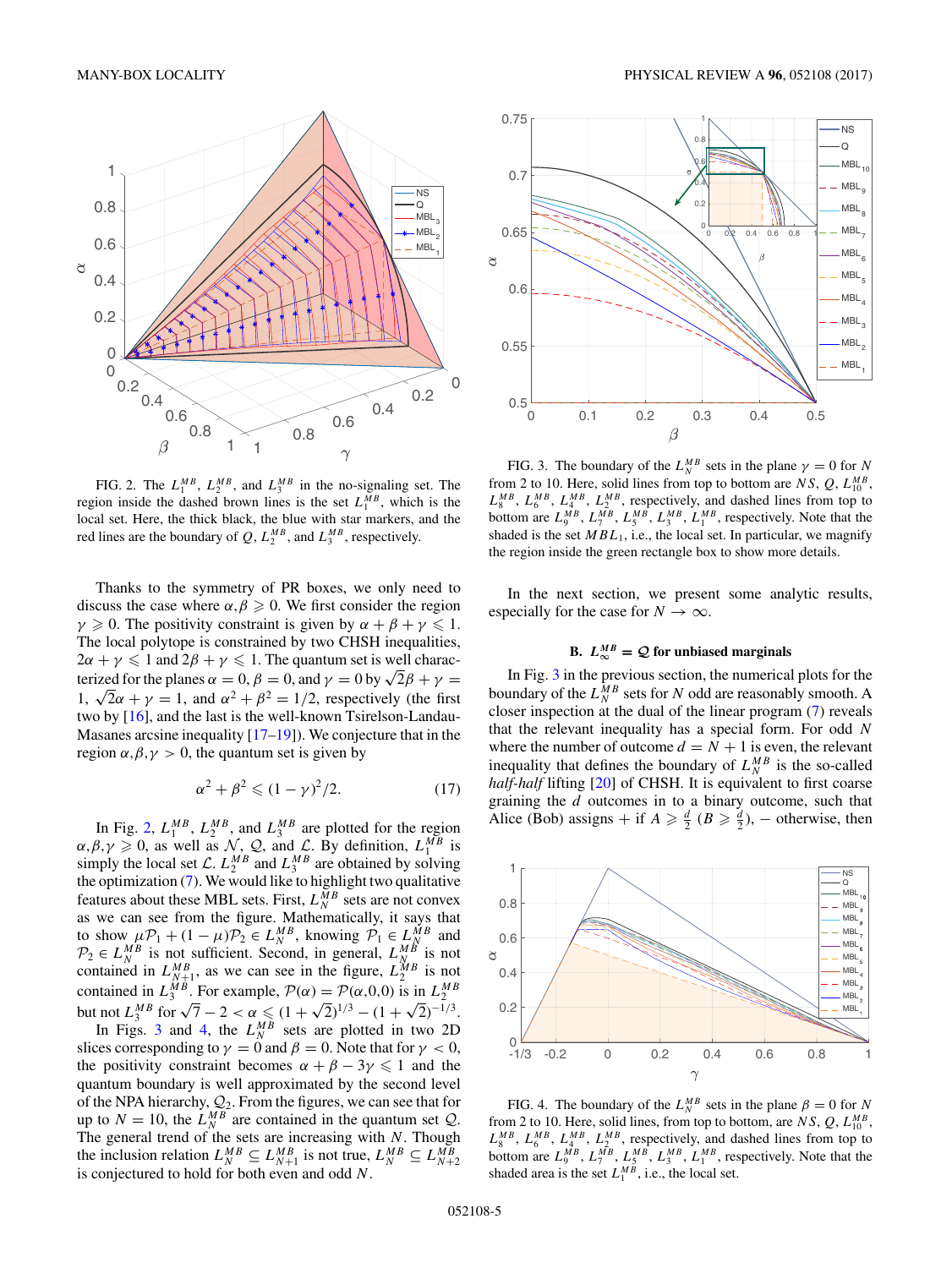<span id="page-5-0"></span>applying the CHSH inequality. Using the array notation for inequalities, expressed in terms of full probabilities, we can also write

$$
C_{\text{half}} = \left(\begin{array}{c|c} -\mathcal{J} & \mathcal{J} \\ \hline \mathcal{J} & \mathcal{J} \end{array}\right), \quad \mathcal{J} = \left(\begin{array}{cc} J & -J \\ -J & J \end{array}\right),
$$

and *J* is a matrix of ones of size  $d/2 \times d/2$ .

Now let us consider the class of behaviors with fully random marginals, that is,  $P(a|x) = P(b|y) = \frac{1}{2}$  for all  $a, b, x, y$ . Such a behavior can be parametrized by four parameters,

$$
\mathcal{P}_{\text{half}} = \left(\frac{P(\mu_1)}{P(\mu_3)} \middle| \frac{P(\mu_2)}{P(\mu_4)}\right),\,
$$

where

$$
P(\mu) = \frac{1}{4} \begin{pmatrix} 1 + \mu & 1 - \mu \\ 1 - \mu & 1 + \mu \end{pmatrix}.
$$

In the following, we aim to show that, in this slice of fully random marginals, the boundary defined by the half-half lifting, in the limit where *N* tends to infinity, coincides with that of  $Q_1$ . The Fourier transform introduced in Sec. [III B](#page-2-0) will be used in the proofs below.

We start by computing the inner product of  $\mathcal J$  and  $P(\mu)$ ,

$$
g(\mu) = \mathcal{J} \cdot P(\mu)^{*N},
$$

which in the Fourier-transformed space, following Eq. [\(12\)](#page-3-0), becomes

$$
g(\mu) = \mathcal{F}^{-1}[\mathcal{J}] \cdot {\{\mathcal{F}[P(\mu)]\}}^N. \tag{18}
$$

Let us first work out the inverse Fourier transform of the Bell coefficient. Define the *d* th root of unity as  $\omega = e^{\frac{2\pi i}{d}}$ ,  $R_+ =$  $\{0, 1, \ldots, \frac{d}{2} - 1\}$ , and  $R_{-} = \{\frac{d}{2}, \frac{d}{2} + 1, \ldots, d - 1\}$ , we have

$$
\mathcal{F}_d^{-1}[\mathcal{J}](k,l)
$$
\n
$$
= \frac{1}{d^2} \left( \sum_{(a,b)\in\frac{R_+}{R_-} \times R_+} \omega^{-(ak+bl)} - \sum_{(a,b)\in\frac{R_+}{R_-} \times R_-} \omega^{-(ak+bl)} \right)
$$
\n
$$
= \frac{(1 - \omega^{-\frac{dk}{2}})^2 (1 - \omega^{-\frac{dl}{2}})^2}{d^2 (1 - \omega^{-k})(1 - \omega^{-l})}. \tag{19}
$$

Then, we focus on the  $\mathcal{F}_d^N[P(\mu)]$  term. Since  $P(a,b|x,y)$  = 0 for  $a, b > 1$ , only four terms survive:

$$
\mathcal{F}_d[P(\mu)](k,l) = \frac{1}{4}[(1+\omega^k)(1+\omega^l) + (1-\omega^k)(1-\omega^l)\mu].
$$
 (20)

Now we are ready to expand Eq.  $(18)$  as a polynomial in  $\mu$ . After some calculations, we have

$$
g(\mu) = \sum_{m=\text{odd}}^{N} C(d,m)\mu^{m},
$$

where we write  $C(d,m)$  in terms of  $\Gamma$  functions:

$$
C(d,m) := \frac{16\Gamma(d)}{4^d \Gamma(m+1)\Gamma(d-m)}
$$

$$
\times \left[ \frac{\Gamma(d-m)\Gamma(m)}{\Gamma(\frac{d}{2})\Gamma(\frac{d-m+1}{2})\Gamma(\frac{m+1}{2})} \right]^2.
$$

Only coefficient for odd *m* survives,  $C(d,m) = 0$  for even *m* because that the denominator diverges to infinity, see the Appendix for more detail.

Furthermore, evaluating the limit when  $N \to \infty$ , one obtains

$$
C(\infty, m) = \frac{2}{\pi} \frac{1}{m} \frac{(m-2)!!}{(m-1)!!},
$$
 (21)

where  $(.)!!$  is the double factorial (see the Appendix). Note that this resembles the Taylor expansion of  $arcsin(\mu)$ , which reads

$$
\arcsin(\mu) = \sum_{m=\text{odd}}^{\infty} \frac{1}{m} \frac{(m-2)!!}{(m-1)!!} \mu^m.
$$
 (22)

In conclusion, in the limit of *N* going to infinity, testing the Bell inequality  $C_{\text{half}} \cdot \mathcal{P}^{*N} \leq 2$  reduces to testing the Bell inequality

$$
\frac{2}{\pi}[-\arcsin(E_{00}) + \arcsin(E_{01}) + \arcsin(E_{10}) + \arcsin(E_{11})] \le 2
$$
\n(23)

on the single-box behavior. Incidentally, Eq. (23) also characterizes the  $Q_1$  set of behaviors.

As a by-product, one can derive the analytic solution of the boundary of  $L_N^{MB}$ , for odd *N*, in the plane  $\gamma = 0$ . For example, the boundaries of  $L_N^{MB}$ ,  $N = 1,3,5$  are shown in the following table.

| N | Expression                                                                        |
|---|-----------------------------------------------------------------------------------|
|   | $4\beta = 2$                                                                      |
| 3 | $\beta(3 + 3\alpha^2 + \beta^2) = 2$                                              |
| 5 | $\beta[45 + 45\alpha^4 + 10\beta^2 + 9\beta^4 + 30\alpha^2(1 + 3\beta^2)]/16 = 2$ |

Note that the boundary in the case of  $N = 1$  is simply the CHSH-Bell inequality.

# **C. A sequence of quantum behaviors outside** *L M B N*

In this section, we present an analytic sequence of quantum behaviors that is *N*-nonlocal for each *N*. This family makes use of a different binning of the  $N + 1$  outcomes than the half-half binning in the previous section: Instead, we consider that each party outputs the parity of its outcome, e.g.,  $(-1)^A$ for Alice. We note that this binning requires a full resolution of the outcomes *A* and *B*; hence, it is not possible in the context of ML, where the resolution is limited [\[6\]](#page-8-0).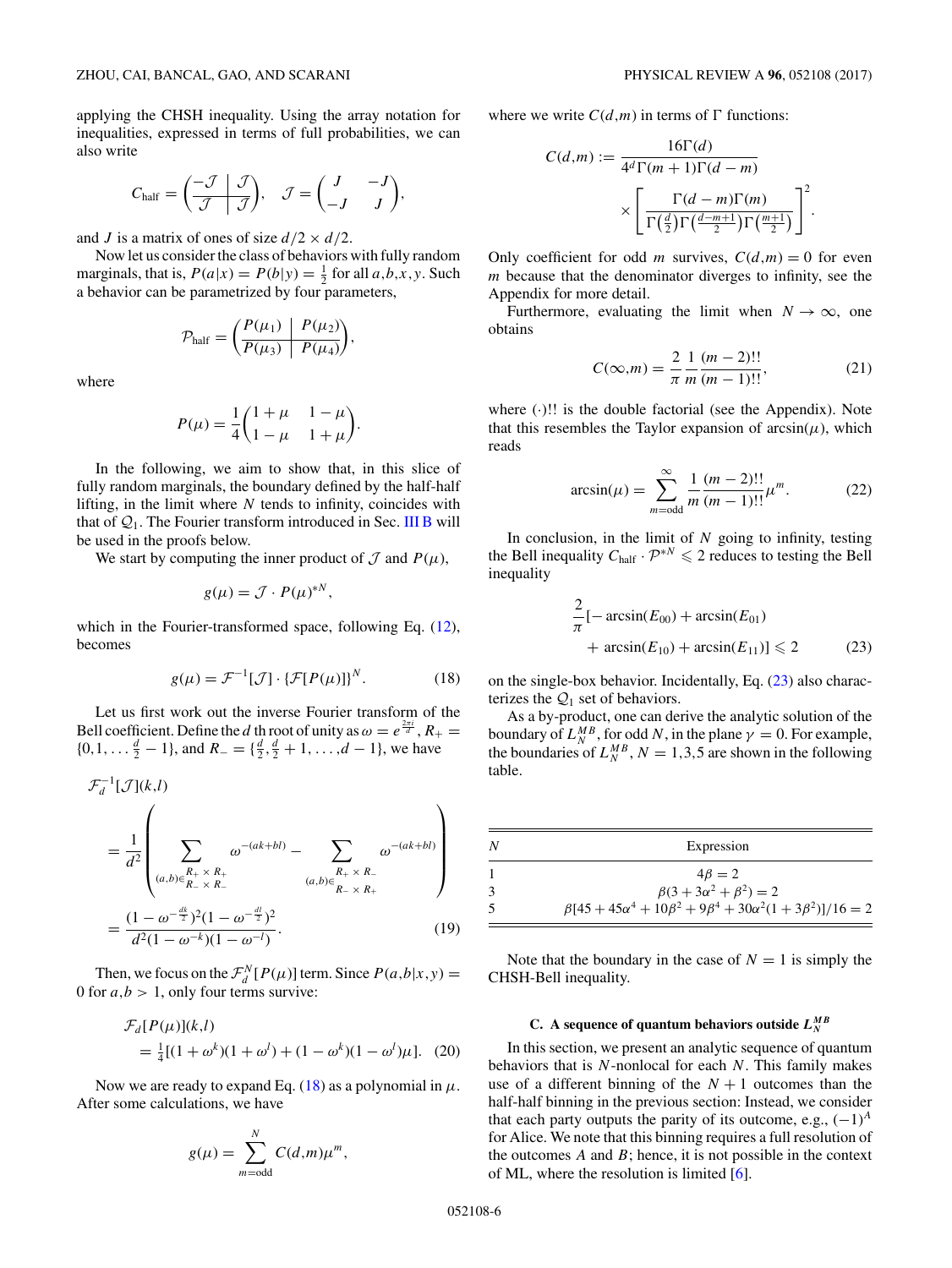Consider the probability distribution obtained from measuring the singlet state

$$
|\psi\rangle=\frac{1}{\sqrt{2}}(|01\rangle-|10\rangle)
$$

in the following basis:

$$
A_0: \sigma_Z, \qquad A_1: \cos(2\theta)\sigma_Z + \sin(2\theta)\sigma_X, B_0: \cos(\theta)\sigma_Z + \sin(\theta)\sigma_X, \qquad B_1: \cos(\theta)\sigma_Z - \sin(\theta)\sigma_X.
$$

With these measurements, we can compute the four correlators for a single box:

$$
E_{00} = E_{01} = E_{10} = \cos(\theta), \quad E_{11} = \cos(3\theta).
$$

Incidentally, this behavior always sits on the boundary of  $Q$ , since it satisfies the conditions in Ref. [\[19\]](#page-8-0).

One can test the nonlocality of its *N*-box coarse graining by the so-called *parity binning* [\[21\]](#page-8-0) of the CHSH inequality, denoted as *C* , where

$$
C' = \left(\frac{\mathcal{J}'}{\mathcal{J}'}\middle| \frac{\mathcal{J}'}{-\mathcal{J}'}\right), \quad \mathcal{J}'_{i,j} = (-1)^{i+j}.
$$

Following parity binning, and because the *N* box are identical and independent, we can see that the correlation

$$
\langle E_{x,y}^{(N)} \rangle = \langle (-1)^{A_x + B_y} \rangle = \langle (-1)^{\sum_i a_{x,i} + b_{y_i}} \rangle
$$
  
= 
$$
\langle (-1)^{a_{x,i} + b_{y,i}} \rangle^N = E_{x,y}^N;
$$
 (24)

that is the correlation for the *N*-box coarse-graining is simply the *N*th power of that of a single box. Hence,

$$
S_N = C' \mathcal{P}^{*N} = E_{00}^N + E_{01}^N + E_{10}^N - E_{11}^N
$$
  
=  $3 \cos^N(\theta_N) - \cos^N(3\theta_N)$ . (25)

Let  $\theta_N = \frac{\theta_0}{\sqrt{N}}$ ; this quantity can be larger than 2 for any *N* with suitable choice of  $\theta_0$ . Moreover, in the limit of *N* going to infinity,

$$
S_N = 3e^{-\theta_0^2/2} - e^{-(3\theta_0)^2/2},
$$

whose maximum  $S_N^{\text{max}} = 3^{7/8} - 3^{-9/8} \approx 2.3245$  is achieved with  $\theta_0 = \frac{\sqrt{\ln 3}}{2}$ .

It is worth emphasizing that the quantum behavior considered here is different for each value of *N* (i.e., the angle  $\theta_N$  depends on *N*). In particular, setting  $N = \infty$  produces a local box which belongs to  $L_N^{MB}$   $\forall$  *N*. Therefore, this family of behaviors does not constitute an example of quantum behavior that is outside  $L_{\infty}^{MB}$ .

# **D.** A nonquantum  $L_{16}^{MB}$  behavior

In this section, we present a behavior that is not quantum but nevertheless belongs to the  $L_{16}^{MB}$  set:  $\mathcal{P}_{\neq} \notin \mathcal{Q}$  and  $\mathcal{P}_{\neq} \in L_{16}^{MB}$ . This point lies in the slice where  $\beta = 0$ , and is defined by

$$
\alpha = 0.287\,569\,286\,421\,973,
$$
  

$$
\gamma = 0.505\,748\,781\,260\,095.
$$

First be reminded that the boundary of the quantum set is known analytically on this slice for  $\alpha, \gamma \geqslant 0$ . It is given by the straight line  $\gamma = \frac{1}{4}$  $\overline{z}$ (1 – *α*). One can thus easily check that  $\mathcal{P}_{\notin}$  is not in the quantum set. A direct computation also

demonstrates that this point does not belong to the set of almost quantum correlations:  $\mathcal{P}_{\notin} \notin \mathcal{Q}_{1+AB}$ .

In order to test whether this point belongs to the  $L_{16}^{MB}$  set, we solved the linear program [\(7\)](#page-2-0) with  $\mathcal{P}_{\notinfty}^{*16}$ . This linear program involves 83521 extremal points in an 1088-dimensional space and is tractable with standard solvers. However, the local parameter *v* turns out to be 1 up to machine precision. We thus developed a high-precision linear programming solver to determine whether *v* is smaller or larger than 1. This solver is available online in the latest version of YALMIP [\[22,23\]](#page-8-0). Using this tool, we solve the linear program [\(7\)](#page-2-0) with 50 digits of precision and find that the local parameter is

$$
v = 1 + 7.4 \times 10^{-19},
$$

with  $t_i \geq 0$  (strictly),  $\sum t_i = 1 + 9.8 \times 10^{-55}$ , and  $|\sum_i t_i \mathcal{P}_{LD_i} - (v\mathcal{P}_{\notin}^{*16} + (1 - v)\mathcal{P}_{mix})|_1 \leq 8.8 \times 10^{-36}$ . We consider this a convincing numerical proof of a valid decomposition, since *v* is significantly larger than 1 compared to the precision with which the constraints are satisfied. The full high-precision primal solution to this linear program is provided in the Supplemental Material [\[24\]](#page-8-0).

In conclusion, we have shown an explicit example of a distribution that lies in  $L_{16}^{MB}$  but outside Q and  $Q_{1+AB}$ . Since  $L_{16}^{MB} \subseteq L_{\infty}^{MB}$ , this also shows that  $\mathcal{Q} \neq L_{\infty}^{MB}$  and  $Q_{1+AB} \neq L_{\infty}^{MB}$ .

## **V. DISCUSSION AND OUTLOOK**

In this paper we introduced the set of many-box local behaviors  $L_N^{MB}$ . Since the MBL principle is less coarse grained than ML, this set is *a priori* stricter than the set of ML,  $L_{\infty}^{MB} \subseteq Q_1$ . We have shown in Sec. [IV B](#page-4-0) that  $L_{\infty}^{MB} = Q$  in one slice in which  $Q_1 = Q$  also holds. Also, we found that  $L_{16}^{MB}$ contains behaviors which belong neither to  $Q$ , nor to the larger set  $\mathcal{Q}_{1+AB}$ . This shows that  $L_{\infty}^{MB} \nsubseteq \mathcal{Q}_{1+AB}$ . In particular, the principle of many-box locality does not identify the quantum set, either for finite or for infinite *N*.

There are two main open questions. On the one hand, we do not know if MBL is satisfied by all quantum behaviors, i.e., if  $Q \subseteq L_{\infty}^{MB}$ . The opposite would mean that there exist quantum boxes that remain nonlocal even in the limit of infinitely many copies, in a way that is washed out by the second coarse graining of ML. On the other hand, we do not know whether in some slices  $L_{\infty}^{MB}$  comes closer to the quantum set than  $Q_1$  or than  $\mathcal{Q}_{1+AB}$ . If  $L^{MB}_{\infty}$  were equal to  $\mathcal{Q}_1$ , the second coarse graining of ML does not play any role. If  $L_{\infty}^{MB} \supsetneq Q_{1+AB}$ , many-box locality is a strictly weaker principle than "almost-quantum."

Other technical features of the  $L_N^{MB}$  sets, suggested by numerical studies, remain conjectural. First, all the relevant inequality that detects the nonlocality of *N*-box distributions seems to be liftings of the CHSH inequality; we have not found an example where no liftings of CHSH is violated while a genuine *d*-outcome Bell inequality is. Second, the inclusion  $L_N^{MB} \subseteq L_{N+2}^{MB}$  seems to hold for *N* both even and odd in all slices that we studied.

#### **ACKNOWLEDGMENTS**

We thank Miguel Navascués for discussions, in particular for suggesting the use of Fourier transforms in this context.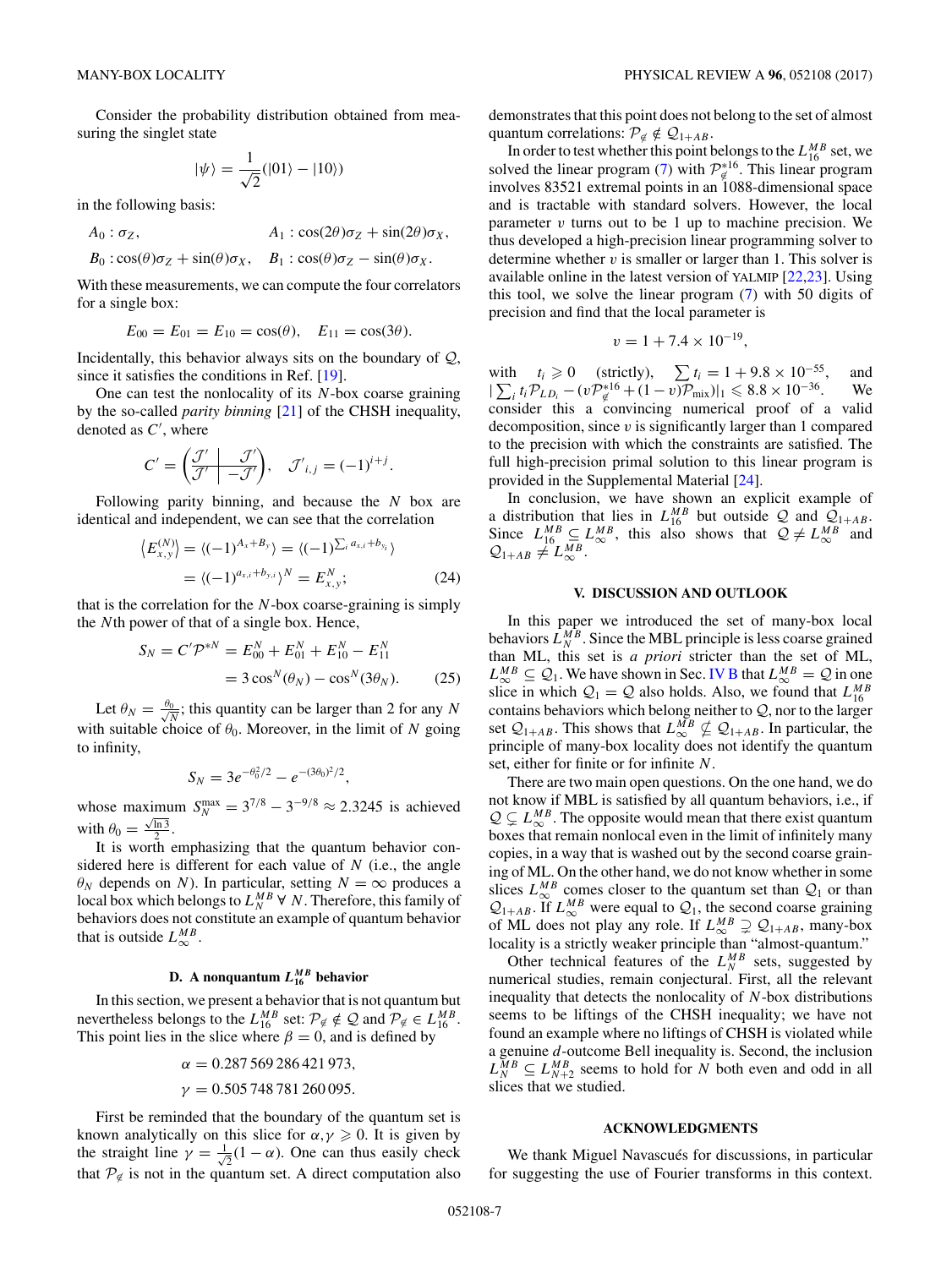This research is supported by John Templeton Foundation Grant No. 60607 "Many-box locality as a physical principle"; by the Singapore Ministry of Education Academic Research Fund Tier 3 (Grant No. MOE2012-T3-1-009); and by the National Research Fund and the Ministry of Education, Singapore, under the Research Centres of Excellence programme. Y.Z. is also supported by NSFC (Grants No. 61671082 and No. 61572081) and the China Scholarship Council. J.D.B. acknowledges support from the Swiss National Science Foundation (SNSF), through the NCCR QSIT, and Grant No. PP00P2-150579.

## **APPENDIX:** EVALUATION OF  $g(\mu)$

In this section, we provide a detailed description of the evaluation of  $g(\mu)$ .

First, from Eq. [\(19\)](#page-5-0), it is easy to conclude that  $\mathcal{F}_d^{-1}[\mathcal{J}](k,l) = 0$  for *k* or *l* even, and

$$
\mathcal{F}_d^{-1}[\mathcal{J}](k,l) = \frac{16\omega^{k+l}}{d^2(1-\omega^k)(1-\omega^l)}
$$
(A1)

for *k,l* odd.

Recall the definition of  $g(\mu)$  from Eqn. [\(18\)](#page-5-0), we have

$$
g(\mu) = \frac{16}{d^2 4^{d-1}} \sum_{k,l=\text{odd}} \left( (1 + \omega^k)(1 + \omega^l) + (1 - \omega^k)(1 - \omega^l)\mu \right)^{d-1} \frac{\omega^{k+l}}{(1 - \omega^k)(1 - \omega^l)}
$$
  
= 
$$
\frac{16}{d^2 4^{d-1}} \sum_{k,l=\text{odd}} \sum_{m=0}^{d-1} {d-1 \choose m} \mu^m (1 - \omega^k)^{m-1}
$$

$$
\times (1 - \omega^l)^{m-1} (1 + \omega^k)^{d-m-1} (1 + \omega^l)^{d-m-1} \omega^{k+l}.
$$

Here, we exchange the order of sums, and *k,l* are symmetric, then we have

$$
g(\mu) = \frac{16}{d^2 4^{d-1}} \sum_{m=0}^{d-1} {d-1 \choose m} \mu^m S^2(d,m), \quad (A2)
$$

where

$$
S(d,m) = \sum_{k=\text{odd}}^{d-1} (1 - \omega^k)^{m-1} (1 + \omega^k)^{d-m-1} \omega^k.
$$
 (A3)

In the following, we aim to simplify  $S(d,m)$ . First we focus on the case of  $m = 0$  and expand  $(1 + \omega^k)^{d-1}$  in the binomial form. Then, we have

$$
S(d,0) = \sum_{k=\text{odd}}^{d-1} \sum_{t=0}^{d-1} {d-1 \choose t} \frac{\omega^{k(t+1)}}{1-\omega^k}
$$
  
= 
$$
\sum_{t=0}^{d-1} {d-1 \choose t} \sum_{k=\text{odd}}^{d-1} \frac{\omega^{k(t+1)}}{1-\omega^k}.
$$

We apply  $\binom{d-1}{t} = \binom{d-1}{d-t-1}$ , and obtain that

*d*−1

$$
S(d,0) = \sum_{t=0}^{d/2-1} {d-1 \choose t} \left( \sum_{k=\text{odd}}^{d-1} \frac{\omega^{k(t+1)} + \omega^{k(d-t)}}{1 - \omega^k} \right)
$$
  
= 
$$
\sum_{t=0}^{d/2-1} {d-1 \choose t} \cdot 0 = 0.
$$
 (A4)

The above equation holds since on the one hand the sum of  $(\omega^{k(t+1)} + \omega^{k(d-t)})/(1 - \omega^k)$  and its conjugate is 0, which implies that its real part is 0; on the other hand, its imaginary part is 0 because *S*(*d,*0) must be a real number.

Then for  $m \ge 1$ , we rewrite  $(1 - \omega^k)^{m-1}$  and  $(1 \omega^k$ )<sup>*d*−1−*m*</sup> in the binomial form, then exchange the order of sum. Afterwards, we know that

$$
S(d,m) = \sum_{s=0}^{m-1} \sum_{t=0}^{m-1} (-1)^s \binom{m-1}{s} \binom{d-m-1}{t}
$$
  
\n
$$
\times \left( \sum_{k=odd}^{d-1} \omega^{k(s+t+1)} \right)
$$
  
\n
$$
= \sum_{s=0}^{m-1} \sum_{t=0}^{m-1} (-1)^s \binom{m-1}{t} \binom{d-m-1}{s}
$$
  
\n
$$
\times \left( \frac{d}{2} (\delta_{s+t+1=0} - \delta_{t=d/2-s-1}) \right)
$$
  
\n
$$
= \frac{d}{2} \sum_{s=0}^{m-1} (-1)^{s+1} \binom{m-1}{s} \binom{d-m-1}{d/2-s-1}, \quad (A5)
$$

Here, Eq. (A5) holds since

$$
\sum_{k=\text{odd}}^{d-1} \omega^{kt} = \frac{d}{2} (\delta_{t=0} - \delta_{t=d/2}), \quad 1 \leqslant t \leqslant d.
$$

Now the summation over *s* can be evaluated in Mathematica:

$$
S(d,m) = -\frac{d}{2} \frac{2^{d-2} \Gamma(\frac{d-m}{2})}{\Gamma(\frac{d}{2}) \Gamma(1-\frac{m}{2})}.
$$
 (A6)

Finally, we obtain that

$$
g(\mu) = \sum_{m=\text{odd}}^{N} C(d,m)\mu^{m}.
$$
 (A7)

Third, we introduce two properties of Gamma function to calculate  $C(\infty,m)$ . One is called as the duplication formula:

$$
\Gamma(\eta)\Gamma\left(\eta + \frac{1}{2}\right) = 2^{1-2\eta}\sqrt{\pi}\Gamma(2\eta). \tag{A8}
$$

Another one is a equivalent condition:

$$
\lim_{n \to \infty} \frac{\Gamma(n + \eta)}{\Gamma(n)n^{\eta}} = 1.
$$
 (A9)

Subsequently, we conclude Eq.  $(21)$  by applying the duplication formula and the equivalent condition. That is,

$$
C(\infty, m) = \lim_{d \to \infty} C(d, m)
$$
  
\n
$$
= \frac{16\Gamma^2(m)}{\Gamma(m+1)\Gamma^2(\frac{m+1}{2})} \lim_{d \to \infty} \frac{\Gamma(d)\Gamma(d-m)}{4^d \Gamma^2(\frac{d}{2})\Gamma^2(\frac{d-m+1}{2})}
$$
  
\n
$$
= \frac{16\Gamma(\frac{m}{2})}{m\sqrt{\pi}2^{1-m}\Gamma(\frac{m+1}{2})} \lim_{d \to \infty} \frac{\Gamma(\frac{d+1}{2})\Gamma(\frac{d-m}{2})}{2^{2+m}\pi \Gamma(\frac{d}{2})\Gamma(\frac{d-m+1}{2})}
$$
  
\n
$$
= \frac{2\Gamma(\frac{m}{2})}{m\pi^{3/2}\Gamma(\frac{m+1}{2})}.
$$
 (A10)

Note that only odd *m* needs to be considered. In this way, Eq. [\(21\)](#page-5-0) is obtained by the definition of the Gamma function.